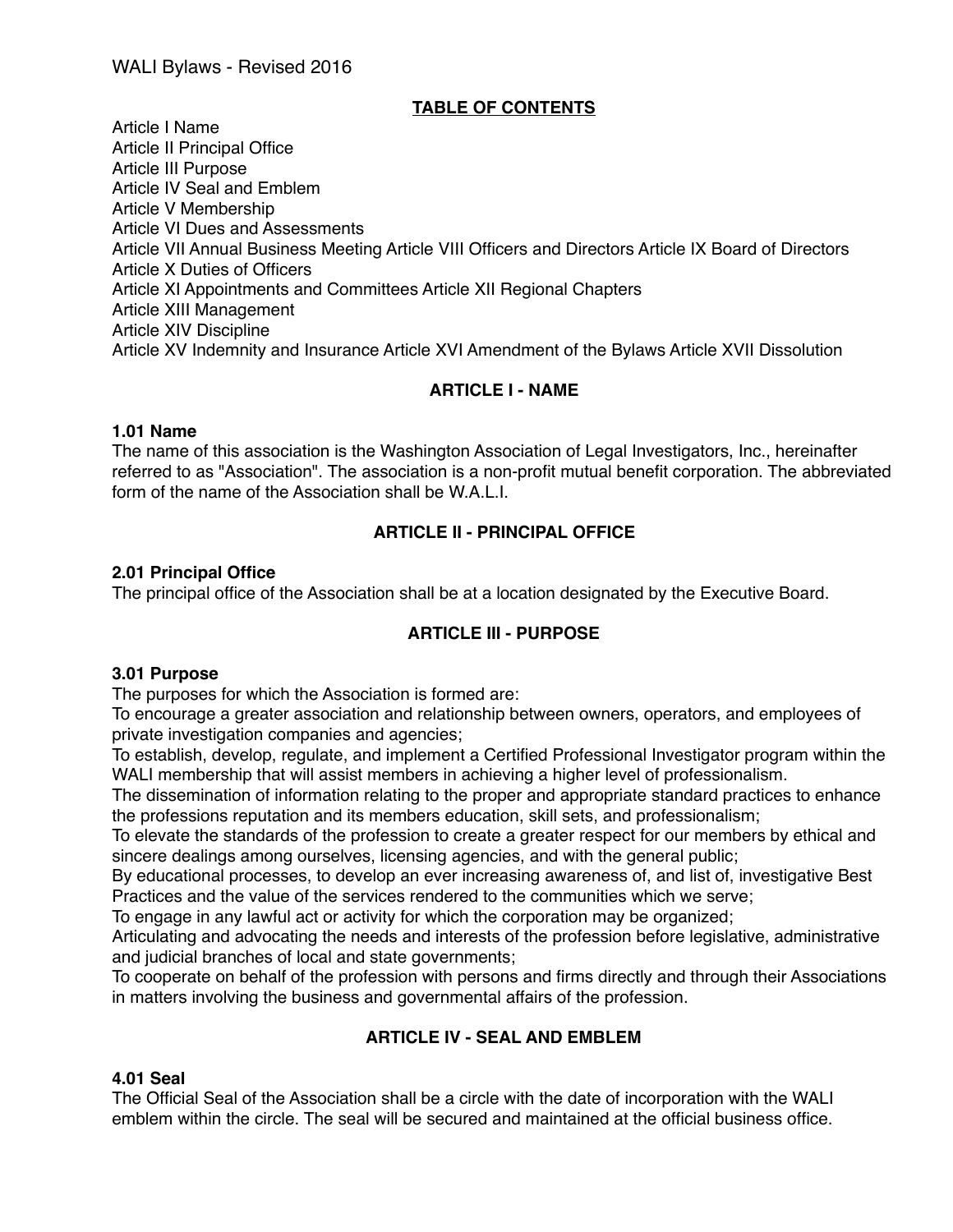# **4.02 Emblem**

The Official Emblem and Logo of the Association shall be designated by the Executive Board of Directors.

## **4.03 Use of the Emblem and Logo**

Use of the seal, emblem, Logo, name, initials and other symbols of the Association, as approved by the Executive Board, is a privilege of membership and may be used only by members with the consent of the Board of Directors, and for the purpose stated by the Board. Upon termination of membership, use of the seal, emblem, name, initials and other symbols of the Association shall be discontinued.

## **ARTICLE V - MEMBERSHIP**

## **5.01 Class of Membership**

The Association shall have the following classes of membership: Professional, Associate, Affiliated, and Life.

## **5.02 Professional Membership**

Any individual licensed by the State of Washington as a licensed private investigator in a firm, partnership or corporation shall be eligible for Professional Membership. Those investigators who are working for non-investigative agency firm, partnership or corporation under the title of "investigator", and who under the laws of the State of Washington are exempt from licensing, are also eligible for Professional Membership. The membership is taken as an individual and is not transferable. Professional Members have the right to vote and hold office.

#### **5.03 Associate Membership**

Any individual who does not qualify for Professional or Affiliate Membership but who is a company employee or owner of a firm, partnership or corporation providing services and support to the legal profession, including but not limited to forensic scientists, accident reconstructionists and other related specialties.

Associate members shall not have the right to vote or hold office.

#### **5.04 Affiliate Membership**

Any individual residing outside of the State of Washington and not licensed in Washington, who, in his or her own jurisdiction, is qualified under the respective laws or regulations of that state or country to operate as a private investigator shall be eligible for affiliate membership.

Affiliate members shall not have the right to vote or hold office.

#### **5.05 Life Members**

Professional and Associate Members who have reached the age of seventy years shall be entitled to a waiver of all regular dues commencing with the first renewal period following their seventieth birthday. Life members shall have the right to vote, but not to hold office.

#### **5.06 Obligations of Membership**

Each member of the Association agrees to be bound by the Bylaws and any amendments thereto, and by the lawful actions of the Executive Board or voting members of the Association.

#### **5.7 Member Liability**

No member of the association shall be personally or otherwise liable for any of the debts and/or obligations of the Association.

#### **5.8 Compensation and Expenses**

Members of the Association shall serve without pay. The Executive Board may allow a member actual and necessary expenses of Association business, as recorded and voted on at a regular WALI board meeting.

#### **5.9 Association records**

All official correspondence, papers, and records in the possession of members who are servicing as officers, directors or members of committees are the property of the Association.

#### **5.10 Cessation of Membership**

A member shall terminate whenever any of the following events have occurred;

a) resignation of member; b) annual membership dues are no paid on or before the due date;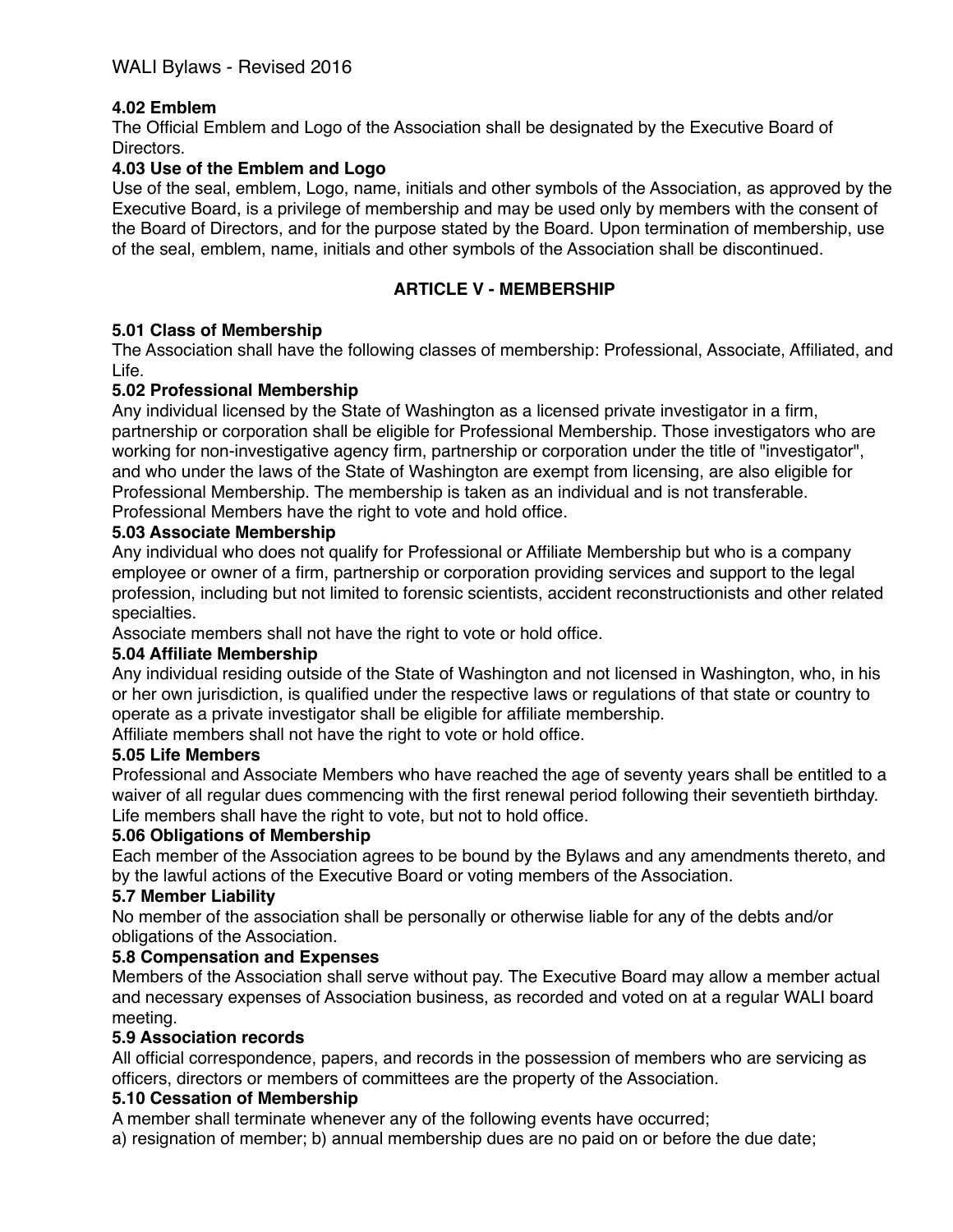c) expulsion by the Executive Board pursuant to Article XIV of the Bylaws.

## **5.11 Convicted felons ineligible for membership**

Any applicant for any class of membership that has been convicted and/or charged of a felony is ineligible for membership, except Professional Members may be approved provided the WA Department of Licensing Director has approved such individual to be licensed as a Private Investigator , with the knowledge that such individual has a felony conviction and/or charge pending.

# **ARTICLE VI - DUES AND ASSESSMENTS**

## **6.01 Dues**

The Executive Board shall set the amount of annual dues for membership. The Executive Board shall furnish to the membership annually through the Association newsletter in general circulation to the membership what the annual dues shall be. This information shall be noticed to the general members at least sixty (60) days before the beginning of the Association's fiscal year.

## **6.02 Payment of Dues**

Membership dues are due and payable on January 1 of each year. Members who have not paid their membership dues by February 28th may be accessed a re-admission fee.

Any member that has not renewed their dues by February 28th shall be struck from the member registry, and their list-serve privileges shall be revoked.

New members that join during the last quarter of the year may be assessed a prorated fee for the remainder of the year provided they pay full membership dues for the following year at the time of application for membership.

All new member applicants shall be assessed a one time "document fee" of \$25.00 to cover the cost of processing the application and relevant background/licensing checks.

## **6.03 Assessments**

The Executive Board may levy such additional assessments as are necessary to carry out the activities of the association, upon ratification of two-third (2/3) majority of the Directors voting.

## **ARTICLE VII - ANNUAL BUSINESS MEETING**

## **7.01 Annual Business Meeting**

The Association shall hold an annual business meeting on or before December 31 of each year at a place determined by the Executive Board. The annual business meeting may also be combined with the annual Fall Conference.

#### **7.02 Quorum**

Twenty-five (25) voting members shall constitute a quorum or 25 % of enrolled members, whichever is greater*.*

# **ARTICLE VIII - OFFICERS AND DIRECTORS**

## **8.01 Officers**

The Officers are the President, Vice President, Secretary, and Treasurer.

#### **8.02 Directors**

The remaining Directors are the Regional Directors and the Directors at Large

## **8.03 Nominations**

Voting members present at the Annual Business Meeting shall have the right to nominate and vote for any eligible candidate for Officers or Director at Large. The members of their respective Regional Chapters shall elect the Regional Directors subject to approval of the board.

#### **8.04 Vote By Proxy**

Vote by proxy or representation shall be allowed in a format and manner approved by the Board.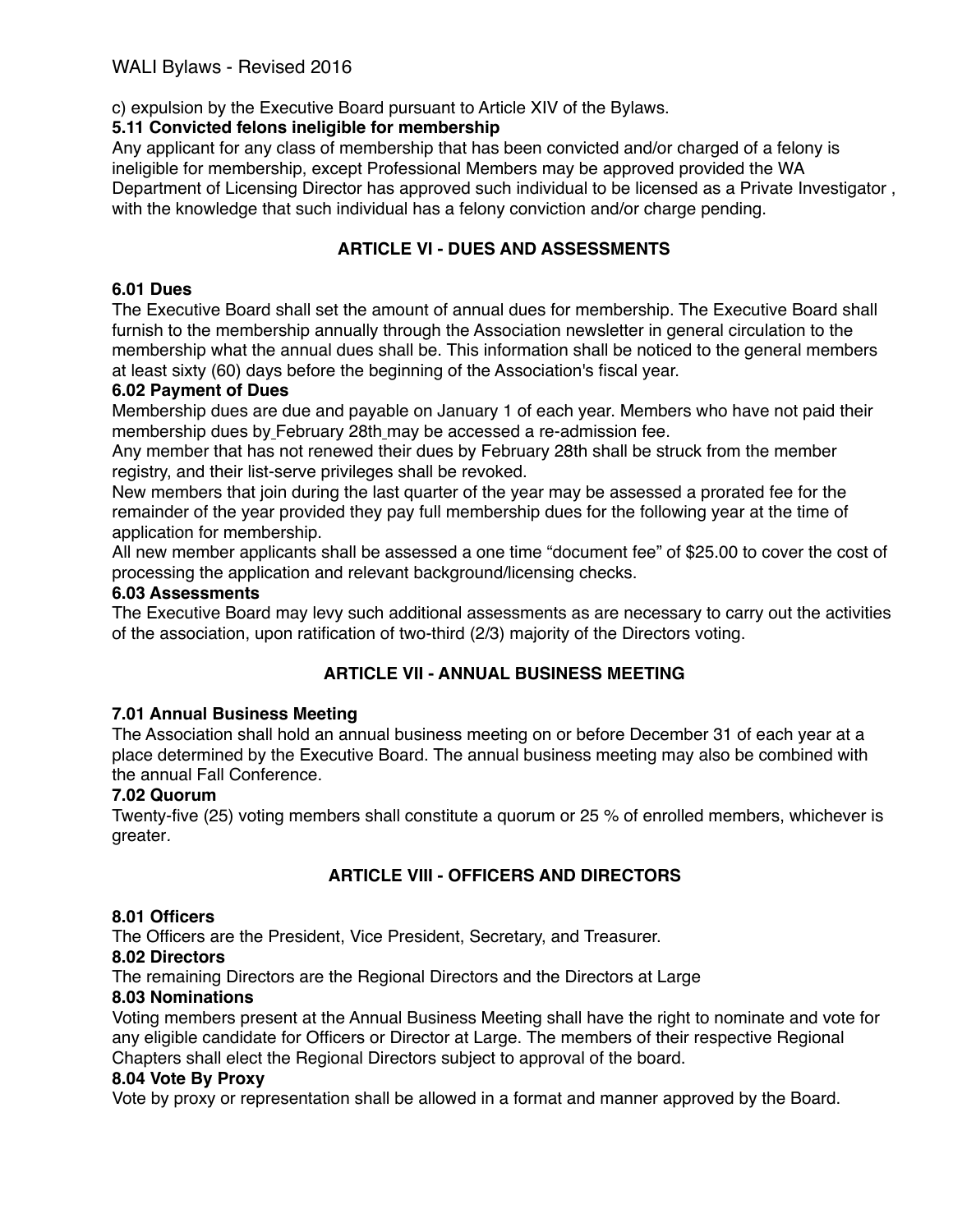## **8.05 Eligibility for Office**

To be eligible for an office, the candidate must be an active Professional Member immediately prior to the Annual Business Meeting. No two members of the Executive Board may be from any one agency.

## **8.06 Time and Place of Election**

At the opening of the Annual Business Meeting a majority vote by those members present, in person or by proxy, and eligible to vote shall set a time and place for the election.

### **8.07 Terms of Office**

The term of office for Officers and Directors is two years. One half of the directors shall be elected on even years, and the other half elected on odd years.

#### **8.08 Dismissal**

Any Officer of the Executive Board missing two meetings in the fiscal year, without notice to or approval of the President, will be dismissed from their position on the Executive Board with a majority vote of the Board, at a regular Board meeting.

## **8.09 Removal of Officers and Directors**

Removal of any member of the Executive Board may be accomplished by a 2/3 majority vote of the Executive Board at a regular Board meeting.

#### **8.10 Vacancies**

The Executive Board may fill any vacancy in the executive board for the unexpired term.

# **ARTICLE IX - EXECUTIVE BOARD**

### **9.01 Executive Board**

The Executive Board shall consist of not less than 7 nor more than eleven (11) members, with the exact number to be fixed by the Executive Board. The Executive Board shall include the President, Vice President, Secretary, Treasurer, and a minimum of three (3) Directors at Large, plus any Regional Directors, and shall include the immediate past President for the year following their replacement.

### **9.02 Meetings**

An Executive Board meeting shall be held within sixty (60) days following the Annual Business meeting, at a location and date selected by the President. The President shall provide thirty (30) days notice of all subsequent meetings. A minimum of two regular meetings shall be held during the fiscal year. Between regularly scheduled Executive Board meetings the Executive Board may hold internet discussions and vote on items that have to be resolved before the next regularly scheduled Executive Board meeting. The results of any internet votes shall be made part on the minutes of the next scheduled Executive Board Meeting.

#### **9.03 Closed Meetings**

The Executive Board may hold closed meetings to consider Ethics Committee Reports or discipline matters, or any other matters considered to be of a confidential or sensitive nature, by the Board. **9.04 Quorum**

A simple majority of the Officers and Directors at Large shall constitute a quorum.

## **ARTICLE X- DUTIES OF OFFICERS**

#### **10.01 President**

The President shall supervise the business operations of the Association, preside at the Annual Business Meeting, and perform such other duties as directed by the Executive Board.

#### **10.02 Vice President**

The Vice Presidents shall perform all duties as delegated by the president.

#### **10.03 Secretary**

The Secretary shall record the minutes of all Board meetings, the Annual Business Meeting, and special meetings and perform all duties as delegated by the President.,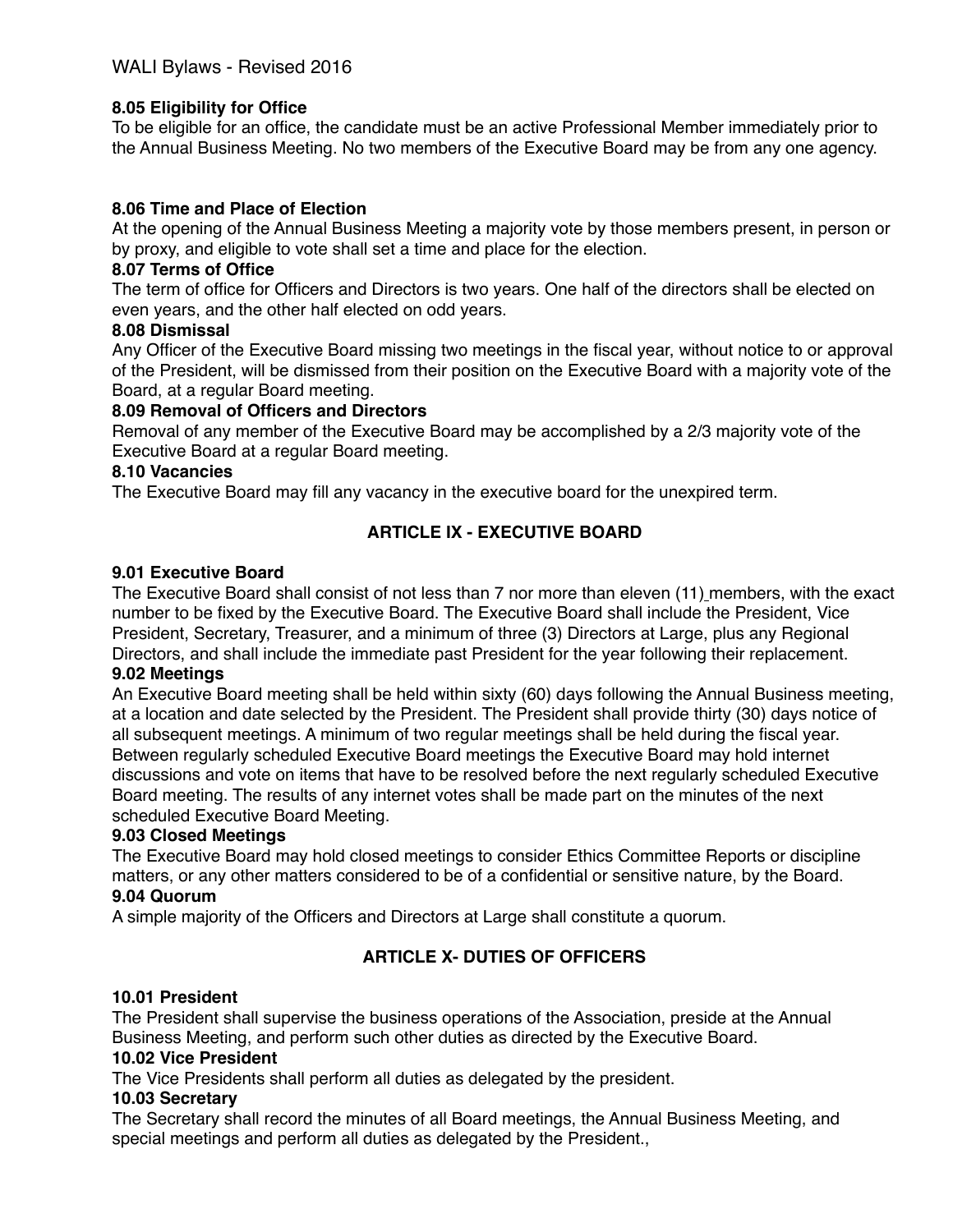## **10 .04 Treasurer**

The Treasurer shall oversee the financial matters of the Association, submit current financial reports to the Executive Board, and perform all duties as delegated by the President.

### **10.05 Directors at Large**

The Directors at Large are to assist the Officers in their assigned duties and undertake other activities as deemed appropriate by the Executive Board.

### **10.06 Regional Directors**

The Regional Directors are to serve on the Executive Board in addition to overseeing the activities of their Regional Chapter.

## **ARTICLE XI - APPOINTMENTS AND COMMITTEES**

#### **11.01 Committees**

The President and the Board may establish committees as deemed necessary.

#### **11.02 Appointments**

The President shall appoint a Chair for each Committee. The Chair of each Committee shall, with the approval of the President, appoint the members of the Committee. All appointments shall be published in the Association newsletter.

# **ARTICLE XII - REGIONAL CHAPTERS**

WALI encourages the formation of Regional Chapters. A group of Professional Members may submit a request to the Executive Board to form a Regional Chapter. The Executive Board may authorize the formation of Regional Chapters under the following guidelines.

#### **12.01 General Requirements**

Only one regional chapter may serve a specific geographical area, the minimum regional chapter membership is 5 professional members, all members must be members in good standing with the Association and the regional chapter must hold at least quarterly meetings.

#### **12.02 Regional Director Appointment**

The Association Executive Board will appoint the initial Regional Chapter Director.

#### **12.03 Regional Chapter Income and Expenditures**

The Association Executive Board shall establish policies for handling Regional Chapters finances.

#### **12.04 Suspension or Termination of Regional Chapter**

In the event that the Regional Chapter fails to maintain the requirements of Article XII, the Chapter shall be dissolved or suspended as determined by a majority vote of the Association Executive Board. If the Chapter is suspended, it shall have six-months from the date of suspension to correct the reason(s) for suspension. If at the end of that time, the Chapter has not corrected its deficiencies, the Chapter shall be dissolved. There shall be no loss of membership or rights in the Association as a result of cessation of the Chapter

## **ARTICLE XIII- MANAGEMENT**

## **13.01 Corporate Powers**

The activities and affairs of the corporation shall be conducted, and all corporate powers shall be exercised by or under the direction of the Executive Board.

#### **13.02 Restrictions**

All policies and activities of the Association shall be consistent with all applicable federal, state and local antitrust laws, trade regulations or other legal requirements, and applicable tax exemption requirements.

#### **13.03 Management**

The Executive Board shall have the authority to employ or contract with a person or company to manage the daily operations of the Association.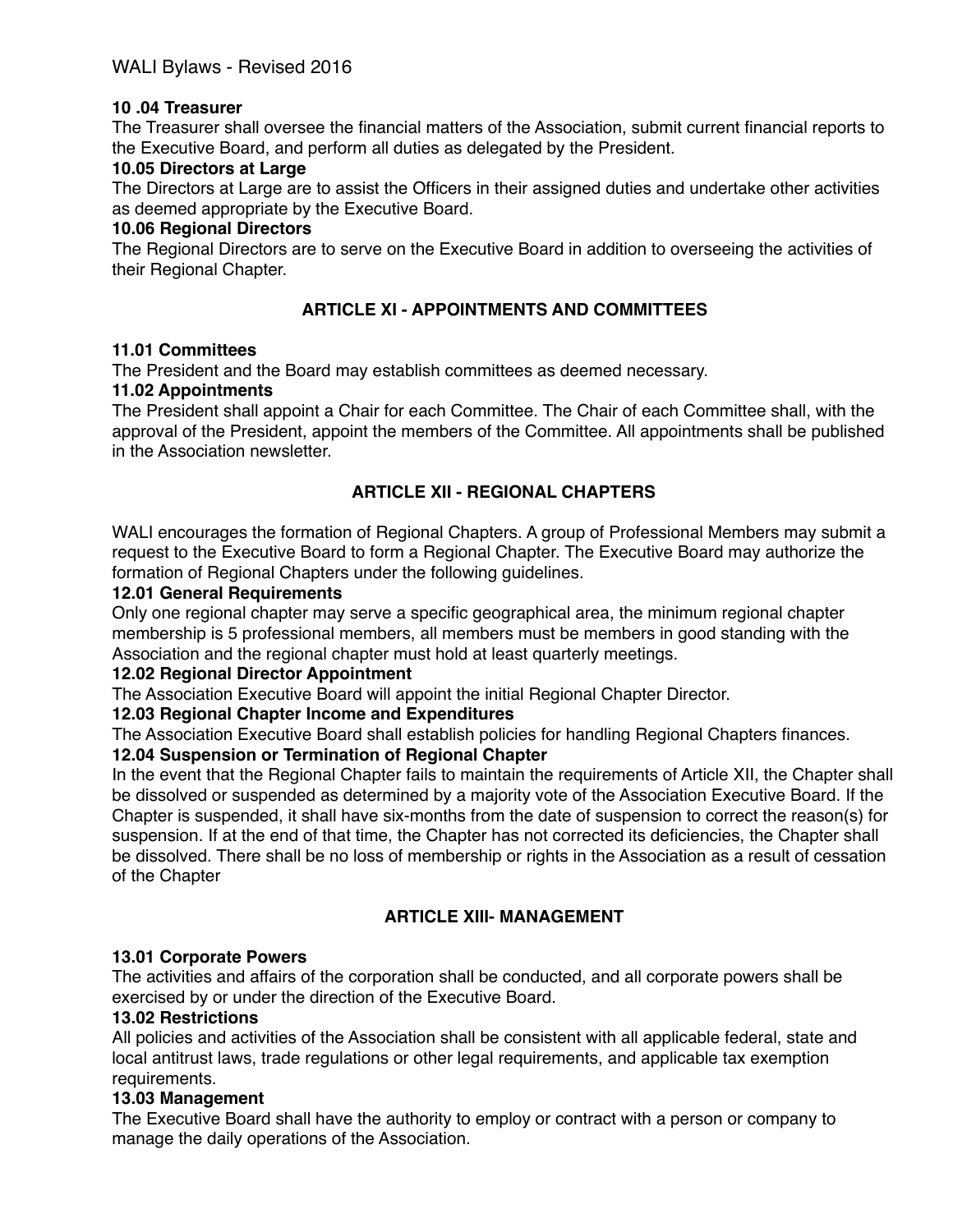## **13.04 Audit**

The Executive Board may appoint a Certified Public Accountant to perform an annual review or audit the financial records of the Association.

## **ARTICLE XIV - DISCIPLINE**

#### **14.01 Members**

A member may be disciplined by the Executive Board based on the good faith determination by the Executive Board, or the Ethics Committee, that the member has violated in a material and serious degree these Bylaws, has violated the Code of Ethics, has engaged in conduct materially and seriously prejudicial to the purposes and interests of the Association, has committed a breach of professional conduct, or has been convicted of a felony. Such discipline may include reprimand, suspension or expulsion. In the event that grounds appear to exist for discipline of a member the following procedure shall be followed:

(a) The member shall be given fifteen (15) days notice of the proposed discipline and reason therefore; the notice may be given by first class or registered mail addressed to the member's last known address as shown on the Association's records;

(b) The member shall be given the opportunity to be heard, either orally or in writing, at least five (5) days before the effective date of the proposed action.

(c) The Executive Board shall, in closed meeting, determine:

- 1. That no discipline or action is necessary or;
- 2. Further inquiry is necessary or;
- 3. That the member shall be reprimanded, suspended or removed as a member of WALI.

#### **14.02 Appeals**

The decision of the Executive Board is final. All Ethics Committee Reports and minutes of the Executive Board concerning an alleged or actual ethics violation are to be considered sealed and maintained as records of the Ethics Committee. At the Executive Board discretion the disciplinary decision may be reported out to the general membership.

### **ARTICLE XV - INDEMNITY AND INSURANCE**

#### **15.01 Indemnity**

To the fullest extent permitted by law, the Association shall indemnify and hold harmless any and all past, present and future directors and officers, as identified and defined in these Bylaws, and, in its discretion and in accordance with law, may indemnify and hold harmless any agent and employee of this Association of and from all liabilities, expenses and counsel fees reasonably incurred in connection with any and all claims, demands, causes of action or other legal proceedings to which they may be subjected by reason of any alleged or actual action or inaction in the performance of duties of such director, officer, employee or agent on behalf of the Association. The provisions of the Article shall be interpreted and applied subject to and in conformance with the relevant provisions off the Revised Code of Washington and shall be in addition and exclusive of any other rights to which any director, officer, employee or agent may be entitled by law.

### **ARTICLE XVI - AMENDMENT OF THE BYLAWS**

#### **16.01 Amendment of the Bylaws**

The Bylaw of the Association may be amended by a majority vote of voting members present at a General Business Meeting called by the Board of Directors. Amendments to the Bylaws shall not be presented to the membership at any General Business Meeting unless thirty days (30) notice has been given that a vote on an amendment is planned at said meeting.